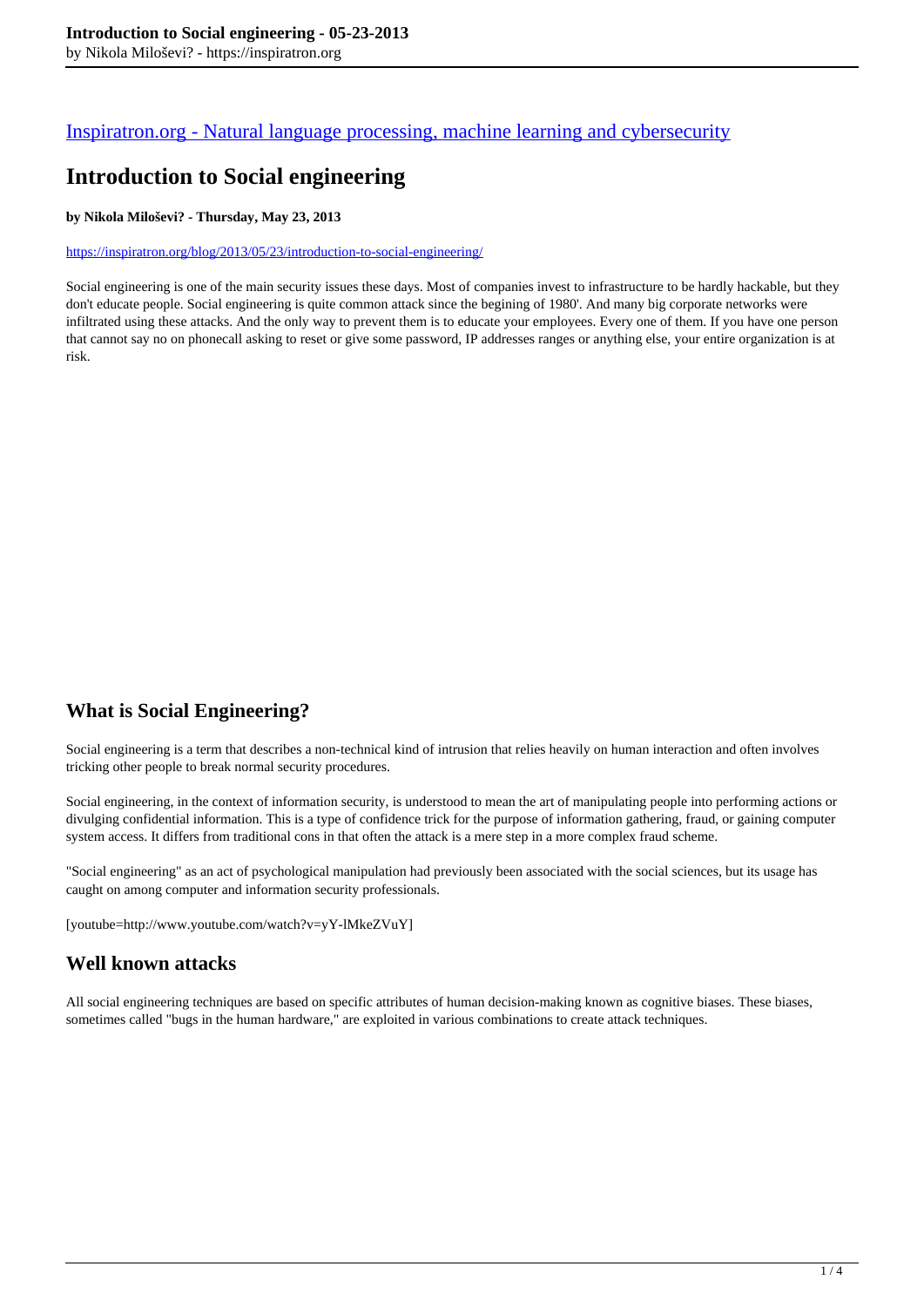by Nikola Miloševi? - https://inspiratron.org



### **Pretexting**

**Pretexting** (adj. **pretextual**), also known in the UK as *blagging* or *bohoing*, is the act of creating and using an invented scenario (the pretext) to engage a targeted victim in a manner that increases the chance the victim will divulge information or perform actions that would be unlikely in ordinary circumstances. An elaborate lie, it most often involves some prior research or setup and the use of this information for impersonation (*e.g.*, date of birth, Social Security number, last bill amount) to establish legitimacy in the mind of the target.

# **SOCIAL ENGINEERING**



This technique can be used to fool a business into disclosing customer information as well as by private investigators to obtain telephone records, utility records, banking records and other information directly from company service representatives. The information can then be used to establish even greater legitimacy under tougher questioning with a manager, *e.g.*, to make account changes, get specific balances, etc.



Pretexting can also be used to impersonate co-workers, police, bank, tax authorities, clergy, insurance investigators — or any other individual who could have perceived authority or right-to-know in the mind of the targeted victim. The pretexter must simply prepare answers to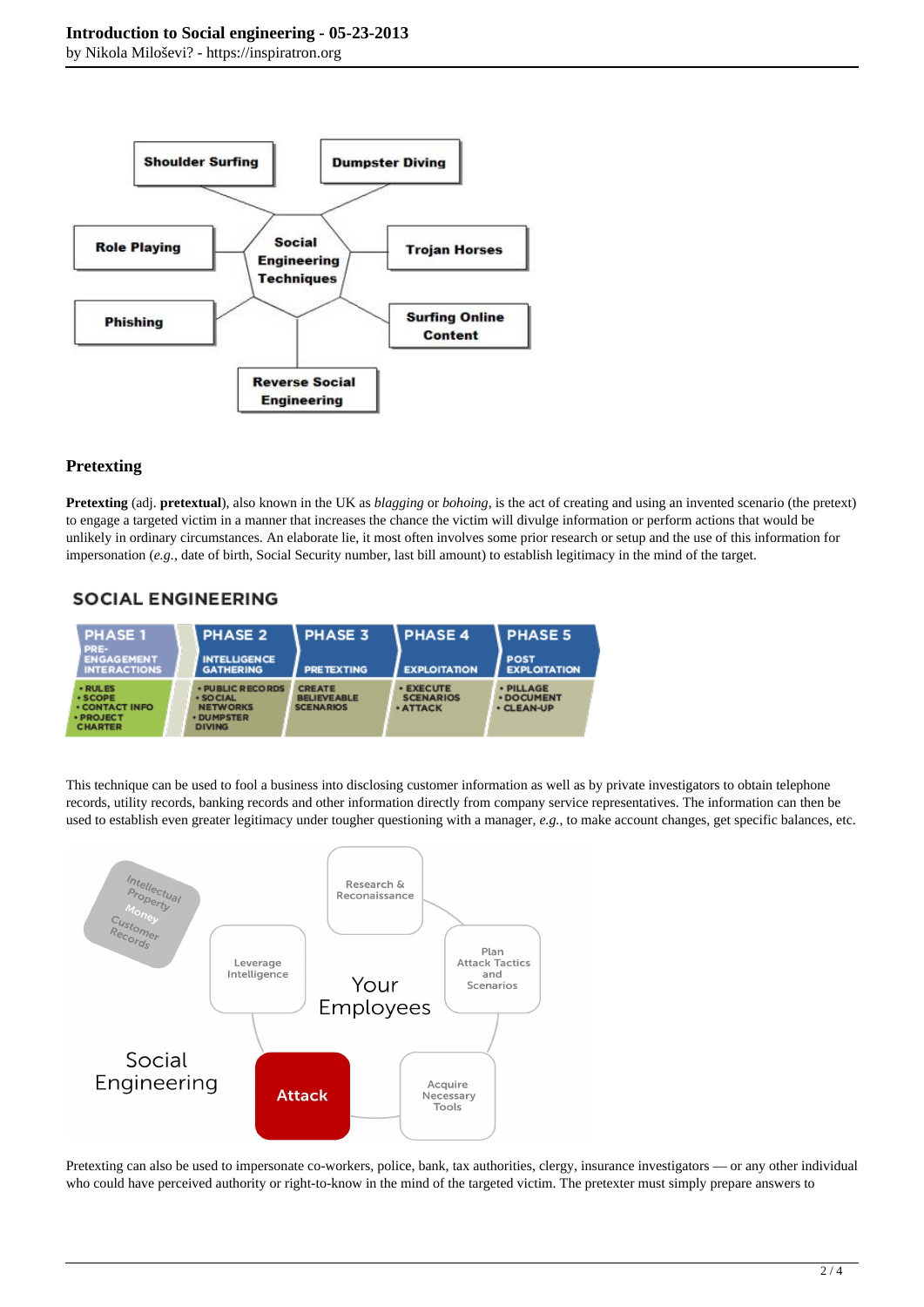questions that might be asked by the victim. All that is needed is a voice that sounds authoritative, an earnest tone, and an ability to think on one's feet to create a pretextual scenario. There are also other techniques to get from people what attacker wants. One way is to be likable. People are used to do a favor for people they like, so all is needed is use charm, give a few compliments and ask to do what is needed. Other way is better described better in part called Quid pro quo.

### **Diversion theft**

Diversion theft, also known as the "Corner Game" or "Round the Corner Game", originated in the East End of London.

In summary, diversion theft is a "con" exercised by professional thieves, normally against a transport or courier company. The objective is to persuade the persons responsible for a legitimate delivery that the consignment is requested elsewhere — hence, "round the corner".

### **Phishing**

Phishing is a technique of fraudulently obtaining private information. Typically, the phisher sends an e-mail that appears to come from a legitimate business—a bank, or credit card company—requesting "verification" of information and warning of some dire consequence if it is not provided. The e-mail usually contains a link to a fraudulent web page that seems legitimate—with company logos and content—and has a form requesting everything from a home address to an ATM card's PIN.

For example, 2003 saw the proliferation of a phishing scam in which users received e-mails supposedly from eBay claiming that the user's account was about to be suspended unless a link provided was clicked to update a credit card (information that the genuine eBay already had). Because it is relatively simple to make a Web site resemble a legitimate organization's site by mimicking the HTML code, the scam counted on people being tricked into thinking they were being contacted by eBay and subsequently, were going to eBay's site to update their account information. By spamming large groups of people, the "phisher" counted on the e-mail being read by a percentage of people who already had listed credit card numbers with eBay legitimately, who might respond.

**Smishing** is term used for phishing in mobile communication. Actually this is phishing over the SMS messages.

#### **IVR or phone phishing**

Phone phishing (or "vishing") uses a rogue interactive voice response (IVR) system to recreate a legitimate-sounding copy of a bank or other institution's IVR system. The victim is prompted (typically via a phishing e-mail) to call in to the "bank" via a (ideally toll free) number provided in order to "verify" information. A typical system will reject log-ins continually, ensuring the victim enters PINs or passwords multiple times, often disclosing several different passwords. More advanced systems transfer the victim to the attacker posing as a customer service agent for further questioning.

#### **Baiting**

Baiting is like the real-world Trojan Horse that uses physical media and relies on the curiosity or greed of the victim.

In this attack, the attacker leaves a malware infected floppy disk, CD-ROM, or USB flash drive in a location sure to be found (bathroom, elevator, sidewalk, parking lot), gives it a legitimate looking and curiosity-piquing label, and simply waits for the victim to use the device.

For example, an attacker might create a disk featuring a corporate logo, readily available from the target's web site, and write "Executive Salary Summary Q2 2012" on the front. The attacker would then leave the disk on the floor of an elevator or somewhere in the lobby of the targeted company. An unknowing employee might find it and subsequently insert the disk into a computer to satisfy their curiosity, or a good samaritan might find it and turn it in to the company.

In either case, as a consequence of merely inserting the disk into a computer to see the contents, the user would unknowingly install malware on it, likely giving an attacker unfettered access to the victim's PC and, perhaps, the targeted company's internal computer network.

Unless computer controls block the infection, PCs set to "auto-run" inserted media may be compromised as soon as a rogue disk is inserted.

Hostile devices, more attractive than simple memory, can also be used. For instance, a "lucky winner" is sent a free digital audio player that actually compromises any computer it is plugged to.

## **Dumpster diving**

Dumpster diving is the practice of sifting through commercial or residential waste to find items that have been discarded by their owners, but that may prove useful to the dumpster diver. Dumpster diving is also viewed as an effective urban foraging technique Dumpster divers will forage dumpsters for items such as clothing, furniture, food, and similar items in good working condition. Companies usually dump staff that